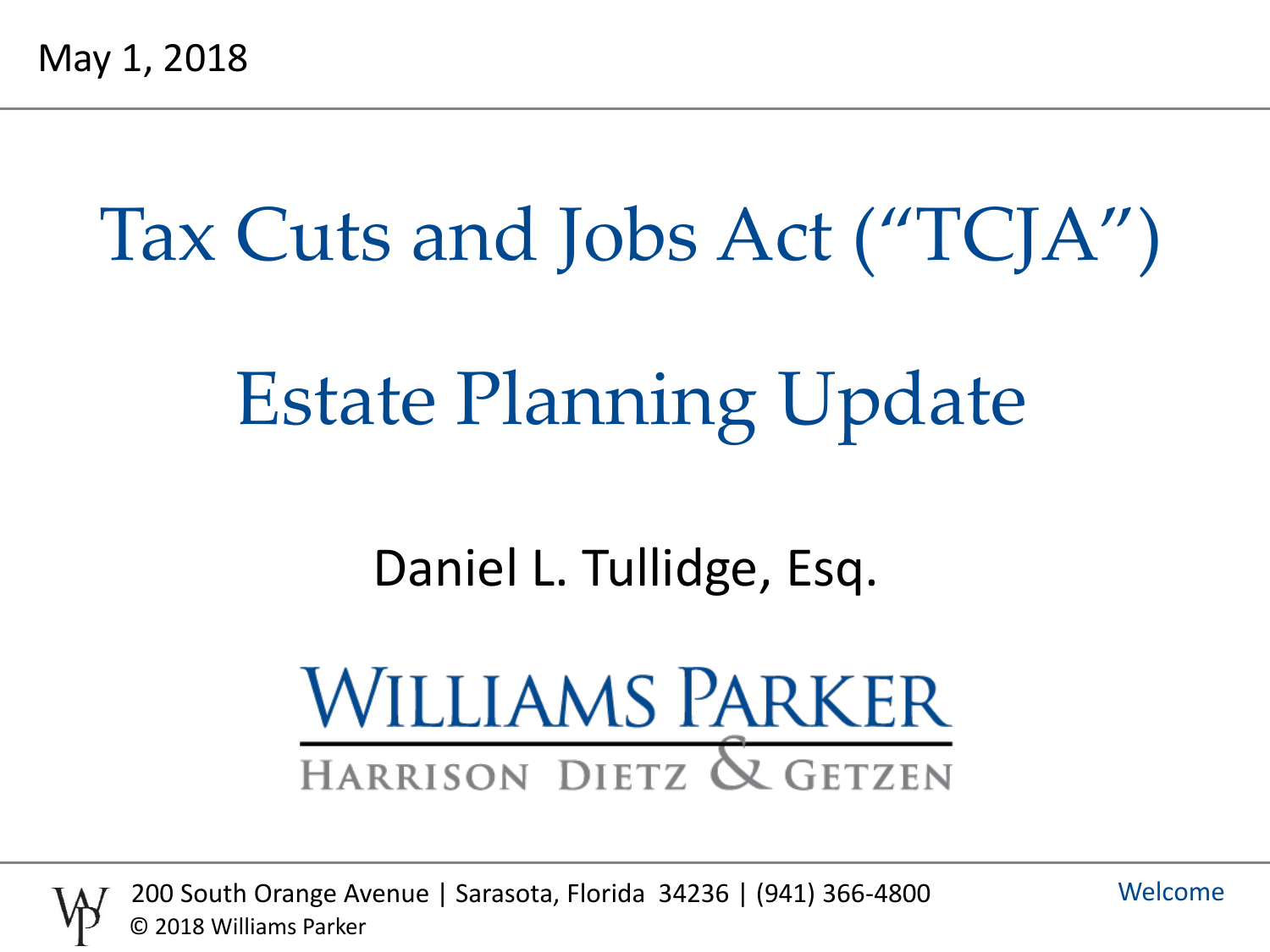#### **Overview**

- The Tax Cuts and Jobs Act ("TCJA") passed the House on December 19, 2017 by a vote of 227-203. The short title "Tax Cuts and Jobs Act" was removed, but the Act may continue informally to be referred to by that former and commonly used name (hereinafter "TCJA").
- Most of the provisions regarding individual tax reform (including the transfer tax provisions) sunset on December 31, 2025.
- Planning must account for the significant possibility that sunsetting will occur.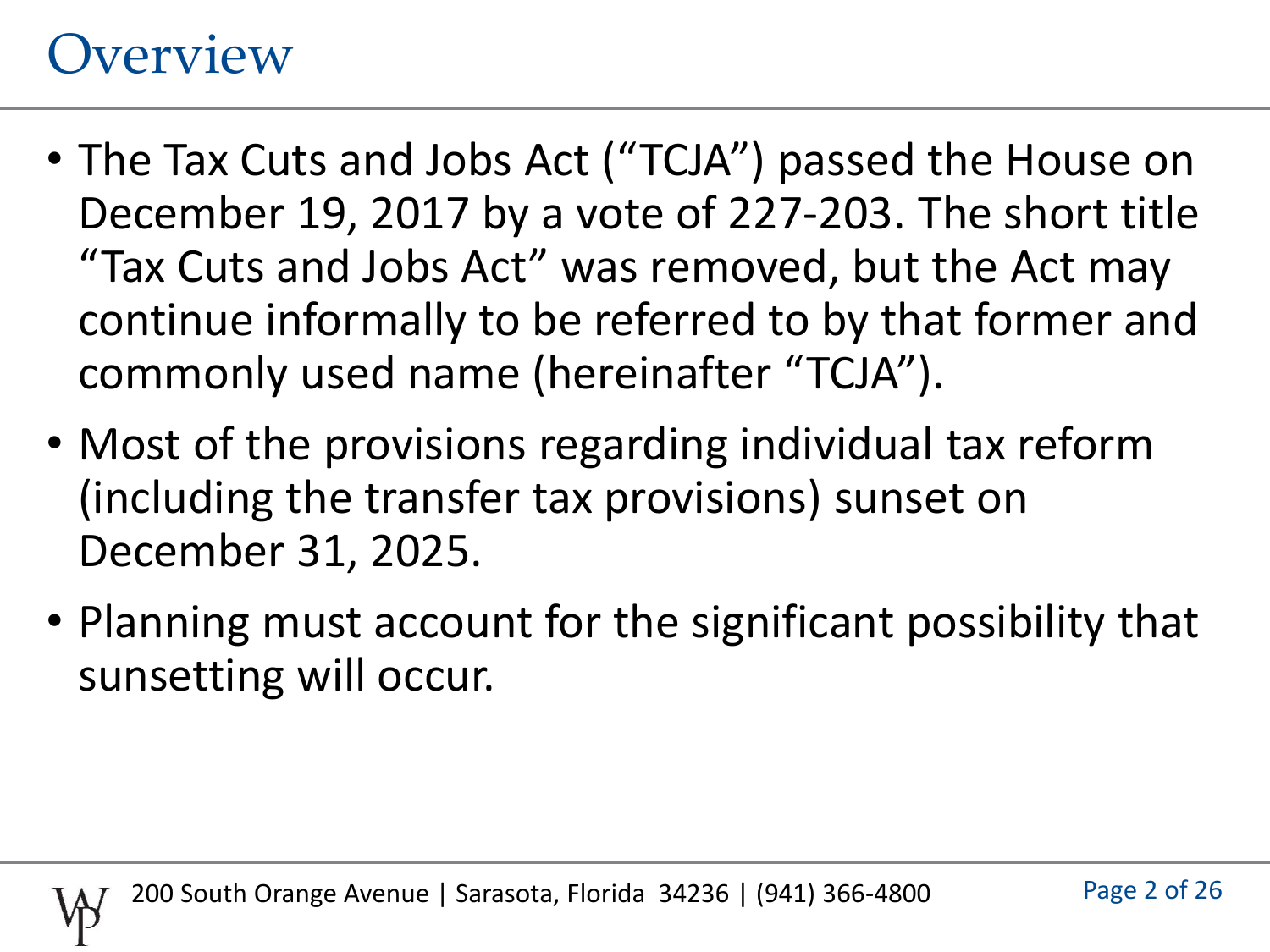# Equivalent Exemption Doubled

- The Act increases the equivalent exemption amount provided in § 2010(c)(3) from \$5 million to \$10 million (indexed for inflation occurring after 2011) for estates of decedents dying, generation-skipping transfers, and gifts made **after 2017** and **before 2026**.
- The relevant 2018 figures under the new "chained CPI" approach:
	- **Equivalent Exemption: \$11,180,000**
	- **Annual Exclusion: \$15,000**
- Note that the equivalent exemption remains at \$60,000 for Non U.S. Persons.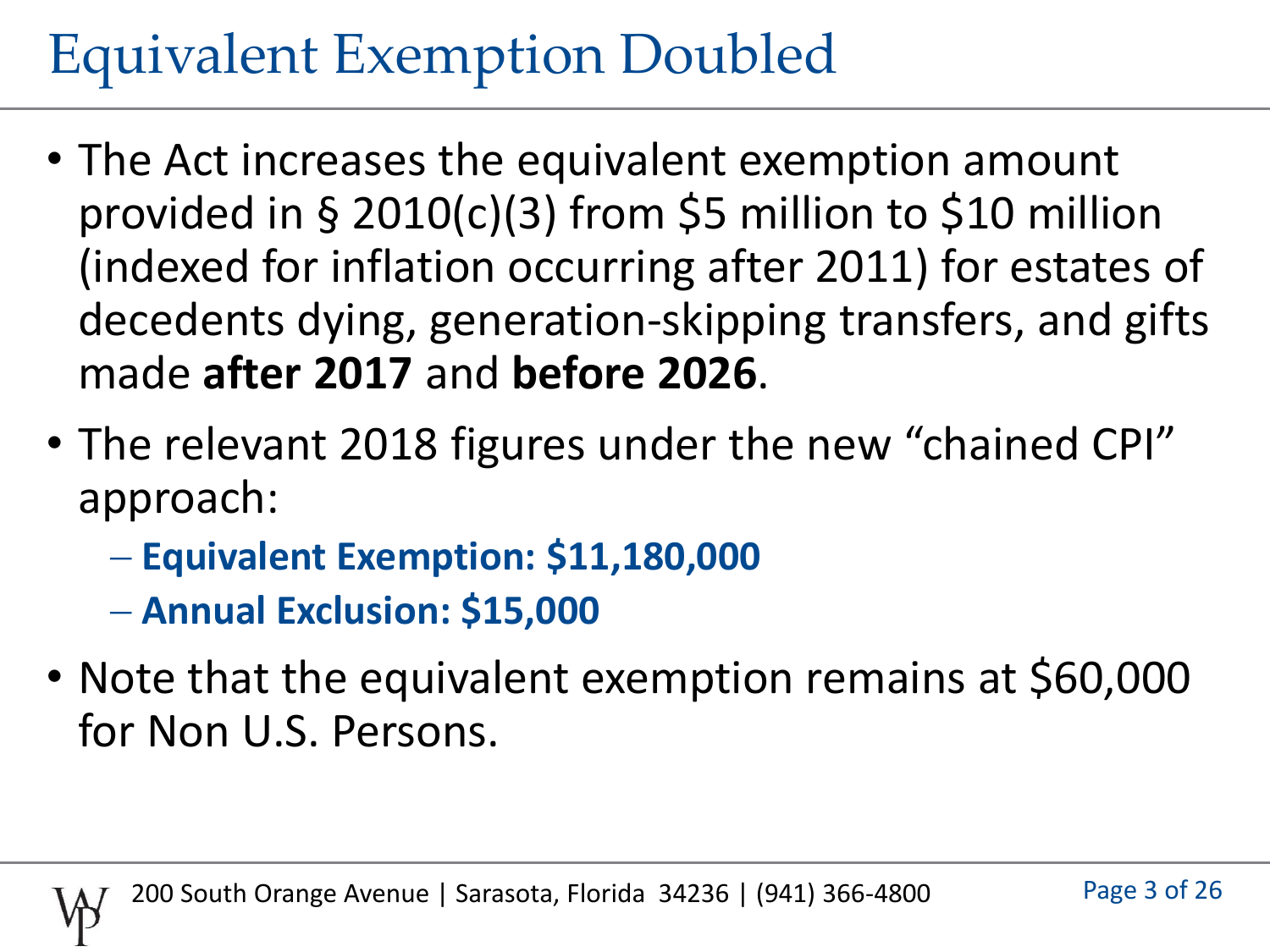#### Income Tax

For trusts and estates there was a reduction from five brackets to four brackets:

| <del>15%</del> | 10% |
|----------------|-----|
| <del>25%</del> | 24% |
| 28%            | 35% |
| 33%            | 37% |

#### 39.6%

- The top bracket still kicks in at \$12,500. However, prior to the Act this was scheduled to be \$12,700.
- Please note that the 3.8% Net Investment Income Tax ("NIIT") still applies.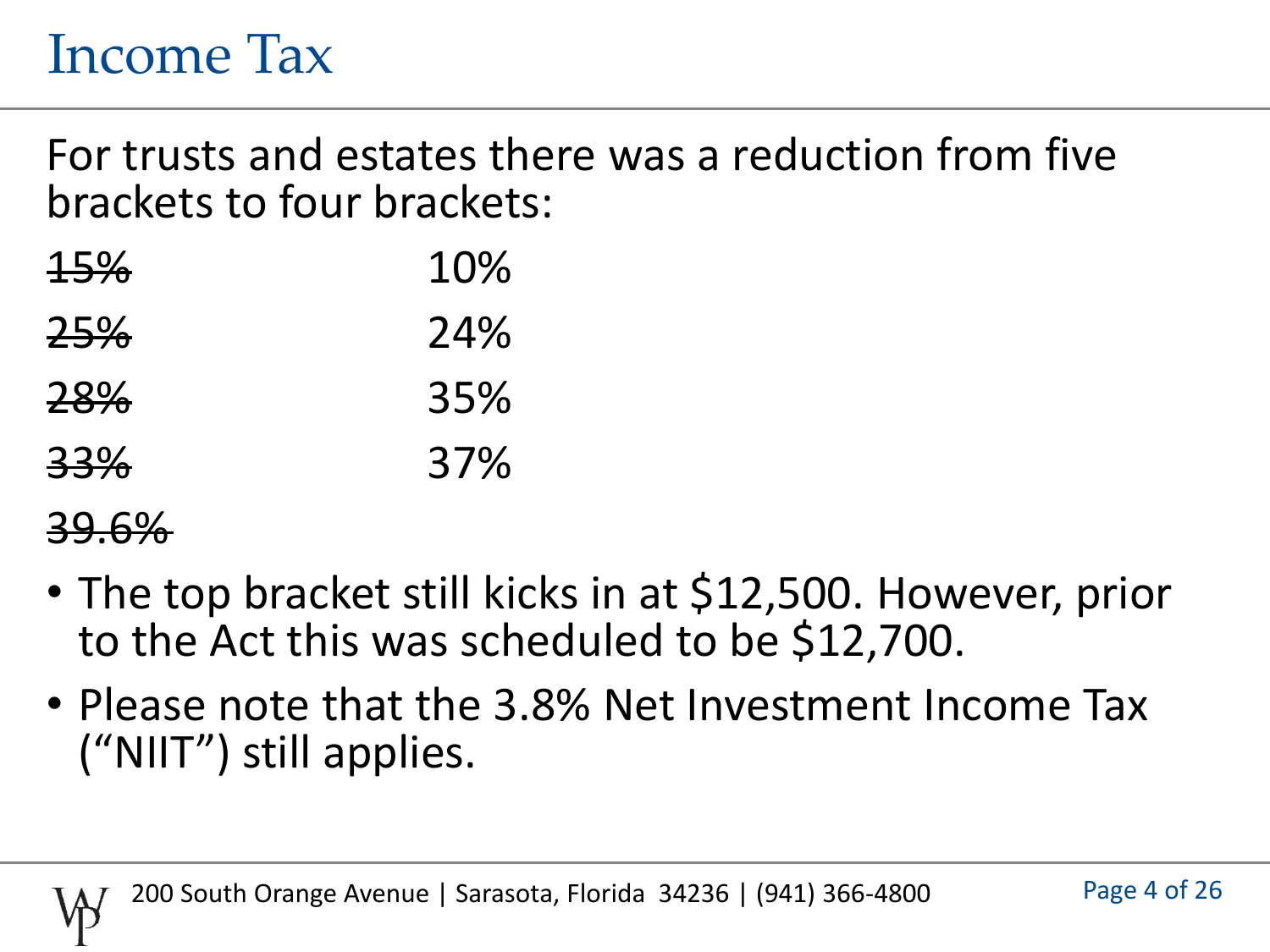## Miscellaneous Itemized Deductions

- Miscellaneous itemized deductions are no longer allowed.
- § 67(g) Notwithstanding subsection (a), no miscellaneous itemized deduction shall be allowed for any taxable year beginning after December 31, 2017, and before January 1, 2026.
- Because § 641(b) provides that trusts and estates must compute taxable income in the same manner as individuals, miscellaneous itemized deductions should also be disallowed for trusts and estates.

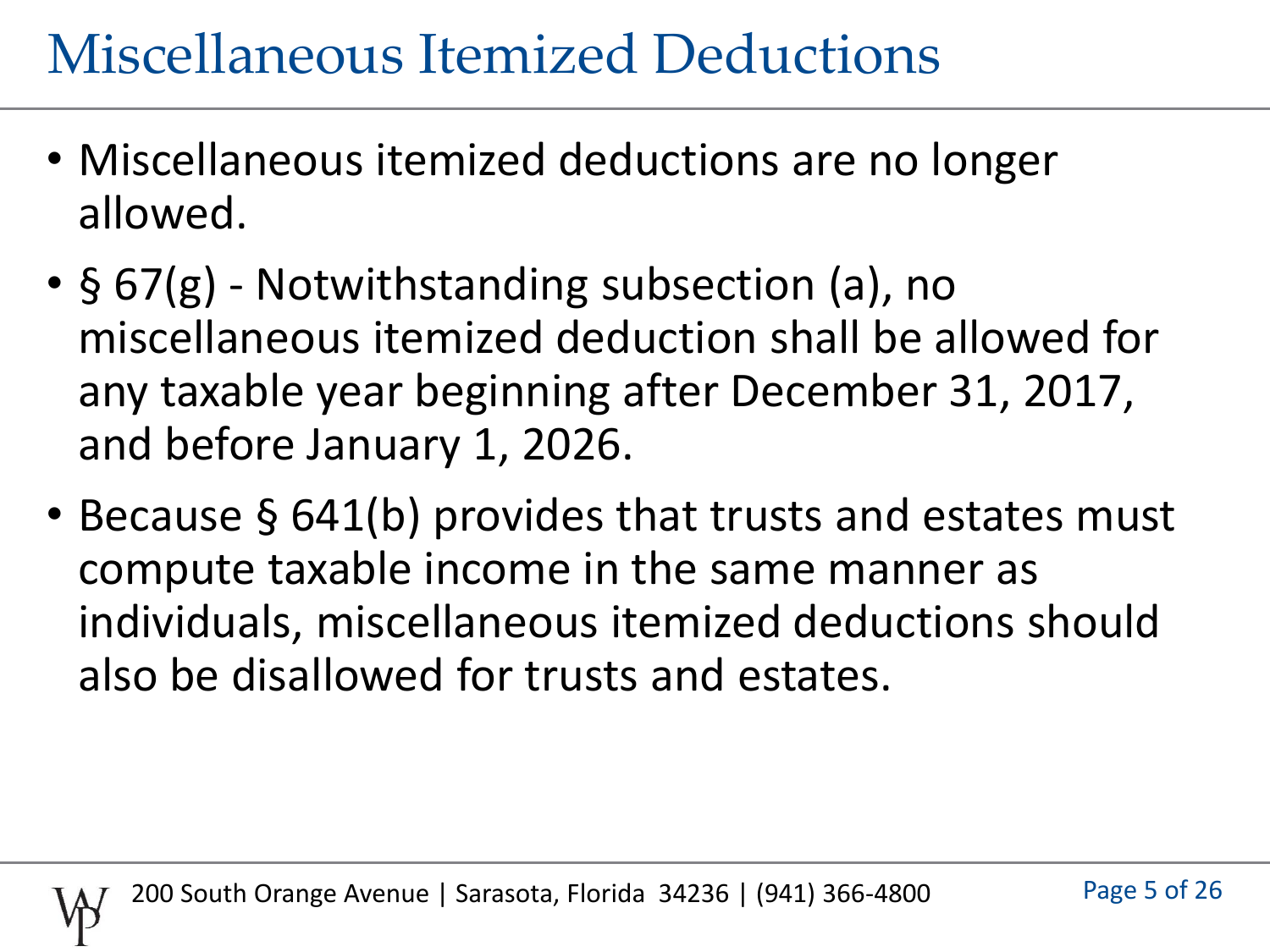## Miscellaneous Itemized Deductions (Cont'd)

- But see § 67(e) which allows costs which are paid or incurred in connection with the administration of the estate or trust and which would not have been incurred otherwise. While there is some uncertainty on this issue the general consensus is that trustee fees, personal representative fees, attorney fees, and other costs unique to trust and estate administration will continue to be deductible under § 67(e) despite § 67(g).
- The Joint Explanatory Statement provides that § 67(g) is intended to suspend "all miscellaneous itemized deductions that are subject to the two-percent floor under present law." As unique administration expenses under § 67(e) were never subject to the 2% floor it would seem that such deductions would escape the reach of  $\S$  67(g).
- Given the lower income tax brackets and the potential uncertainty surrounding § 67(g) the scales would certainly tip in favor of taking the maximum amount of deductions on the Form 706 Estate Tax Return for taxable estates.

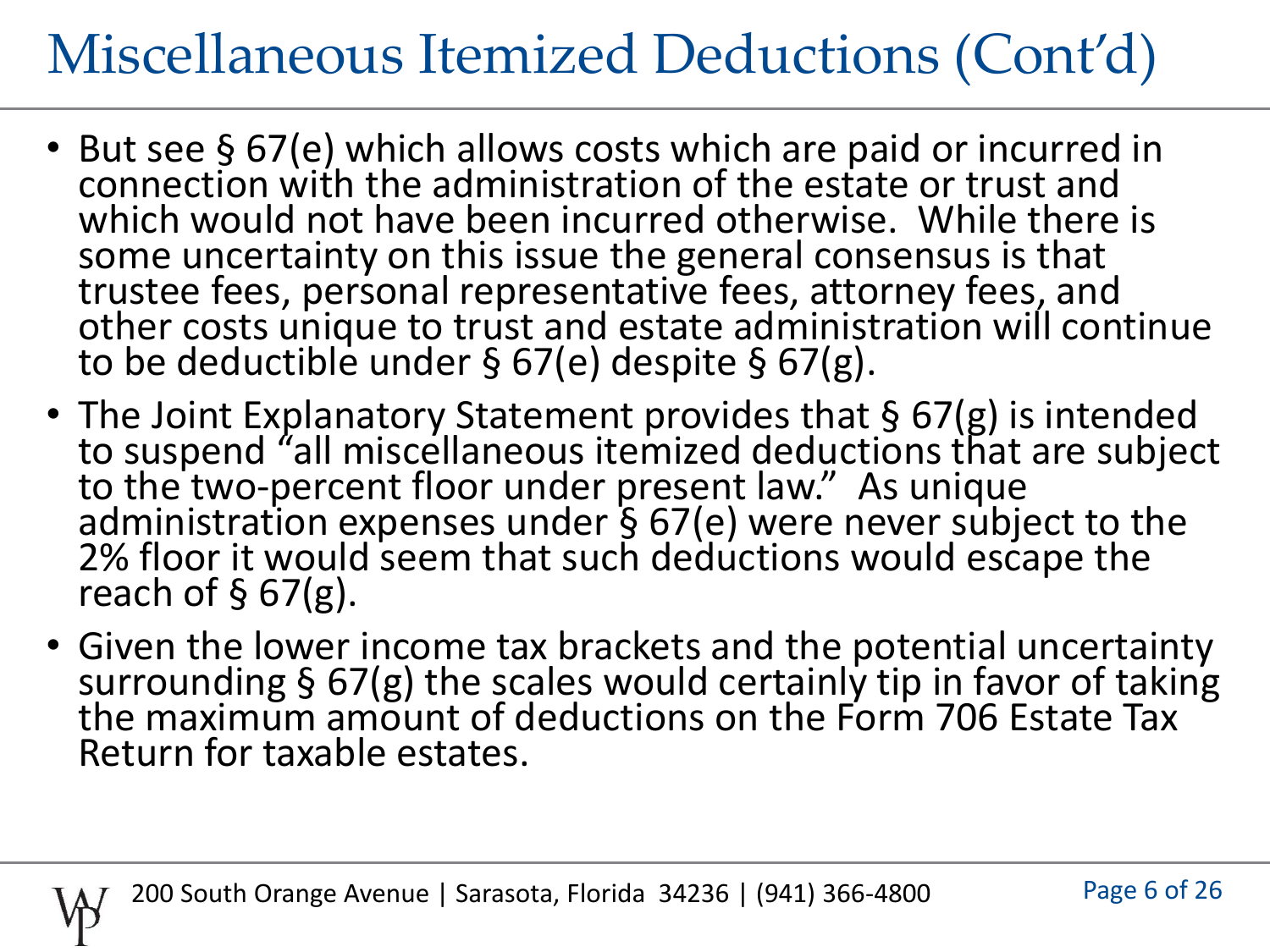## Clawback

- To lock in the benefits of the increased equivalent exemption a donor must make a gift in excess of the \$5 million indexed amount, under current law.
- For example:
	- Client has not previously made a taxable gift.
	- Client makes a gift of \$5 million in 2018.
	- Client passes away on January 1, 2026.
- Assuming no further congressional action, the client will be treated as having used up \$5 million of the total \$5 million equivalent exemption amount indexed for inflation as of 2026. The extra \$5 million under the TCJA will have been lost.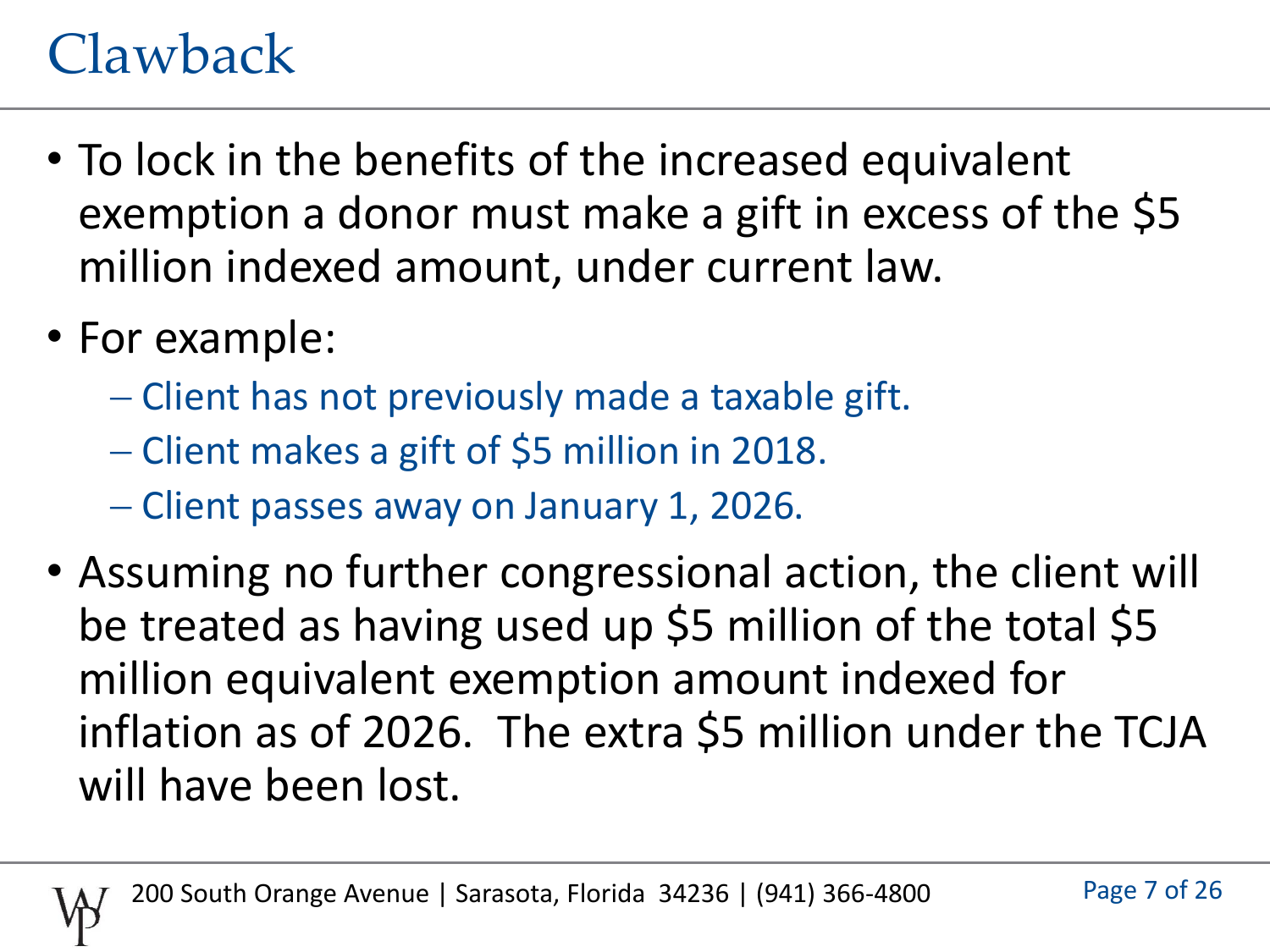# Clawback (Cont'd)

- It is possible that the Treasury will exercise its authority under new
- § 2001(g)(2) to issue regulations to provide that gifts come "off the top" of the \$10 million (indexed) equivalent exemption.
- By way of example, the DSUE portability regulations provide this type of clarification.
	- $-$  Treas. Reg. § 25.2505-2(b) If a donor who is a surviving spouse makes a taxable gift and a DSUE amount is included in determining the surviving spouse's equivalent exemption amount under section 2010(c)(2), such surviving spouse will be considered to apply such DSUE amount to the taxable gift before the surviving spouse's own equivalent exemption is used.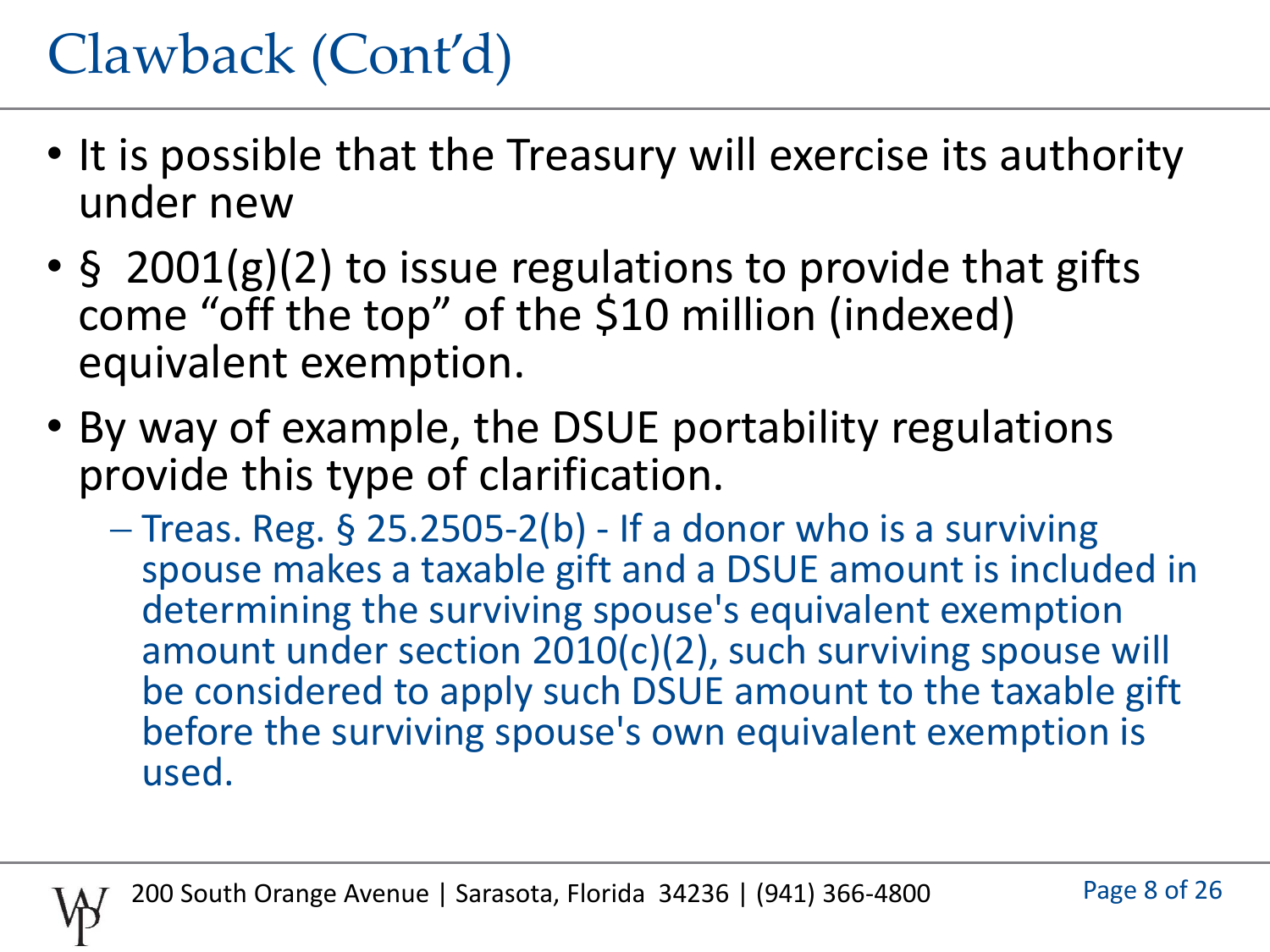#### Formula Clauses

- It is important to review formula clauses in existing documents. Under a standard A/B Plan with a Marital Trust and Credit Shelter Trust, the Credit Shelter Trust is funded with the maximum amount possible without incurring estate taxes. For many that results with all assets pouring into the Credit Shelter Trust. This was already a problem for persons who had documents prepared in the 1990s and early 2000s.
- With the new equivalent exemption of \$11.18 million the problem is exacerbated.
- While the surviving spouse may be the primary beneficiary under both the Marital Trust and Credit Shelter Trust, the terms of the Credit Shelter Trust do not typically mandate income distributions and may include other beneficiaries (e.g., children). This can increase tension in split-family scenarios. It is also not unusual for the children to also be permissible beneficiaries of a Credits Shelter Trust during the surviving spouse's lifetime, which can lead to greater conflict.

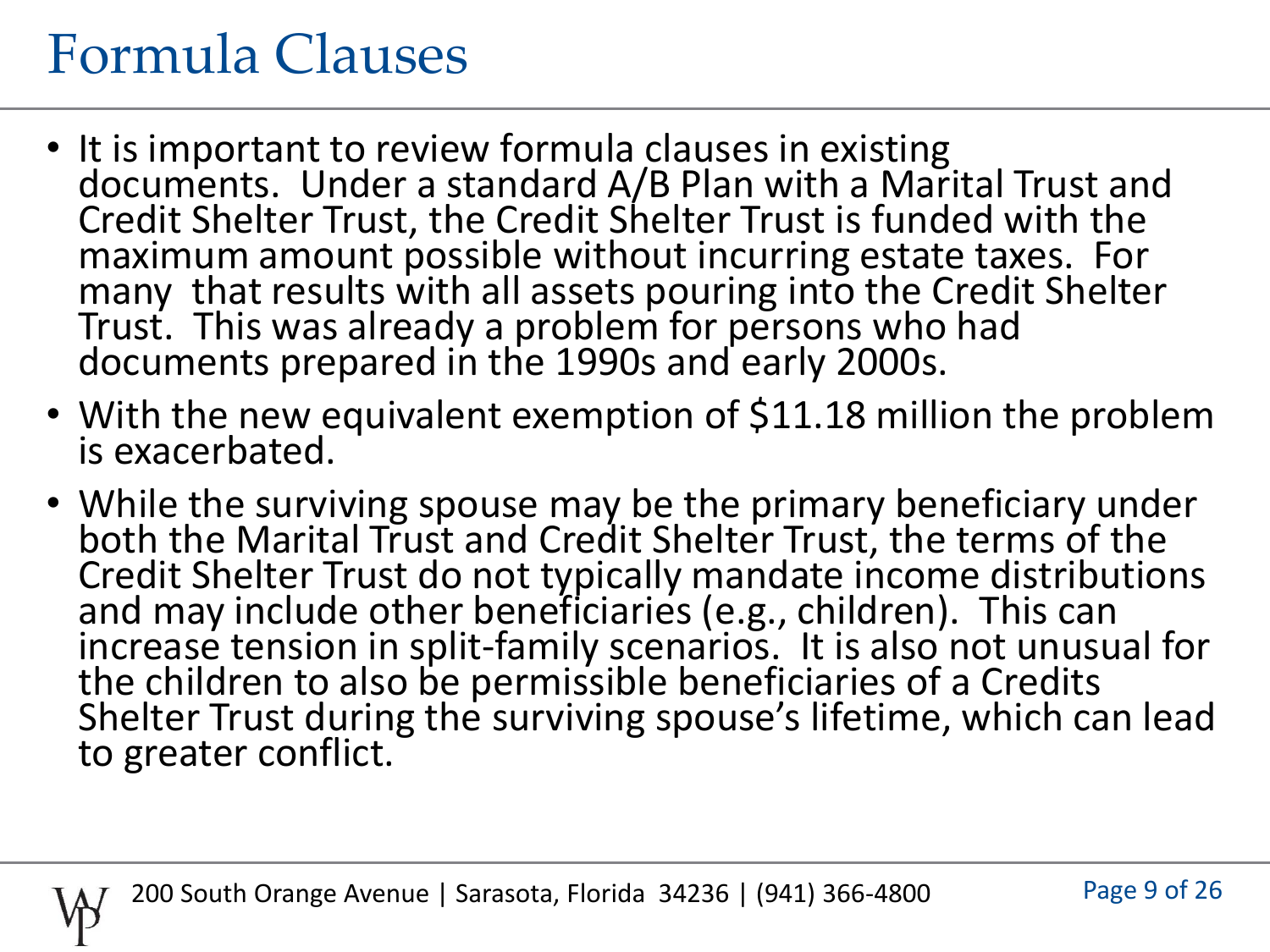## Elective Share

- If a surviving spouse does not receive at least 30 percent of the Elective Estate then they may seek an Elective Share.
- A QTIP Marital Trust is typically treated as an Elective Share Trust under the Florida Probate Code. If such trust includes a Qualifying Invasion Power (i.e. the trustee has the power to invade principal for the surviving spouse's health, maintenance, and support) then 80% of the value of the principal would ordinarily count towards satisfaction of the Elective Share.
- By contrast, with a standard Credit Shelter Trust only the transfer tax value of the spouse's interest on the applicable valuation date will count towards the Elective Share. This is very difficult to value and typically is far less than the fair market value of the trust principal.

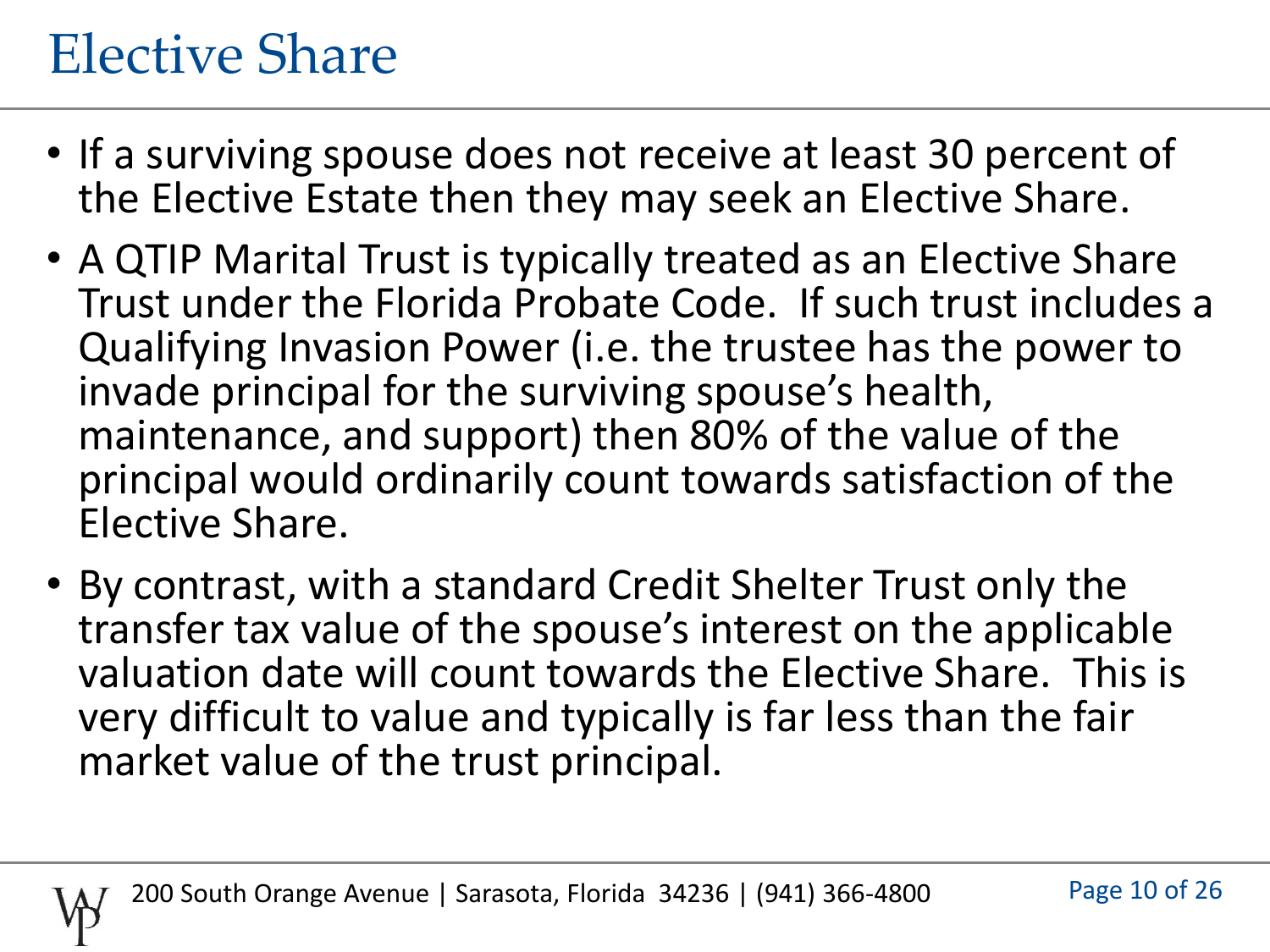#### Elective Share Problem

Example:

- Wife's estate consists of \$9,000,000. Wife has made no taxable gifts during her lifetime and has a standard A/B format.
- If Wife died in 2017 the Credit Shelter Trust would receive \$5,490,000 and the QTIP Marital Trust would receive \$3,510,000. Assuming the QTIP has a Qualifying Invasion Power then 80% or \$2,808,000 would count as having satisfied Husband's Elective Share. That amount is in excess of 30% of the Elective Estate (\$2,700,000). Therefore, Husband would have no claim for an Elective Share.
- If Wife died in 2018 the QTIP Marital Trust would not be funded. The transfer tax value of Husband's interest in the Credit Shelter Trust would be difficult to value and almost certainly less than \$2,700,000.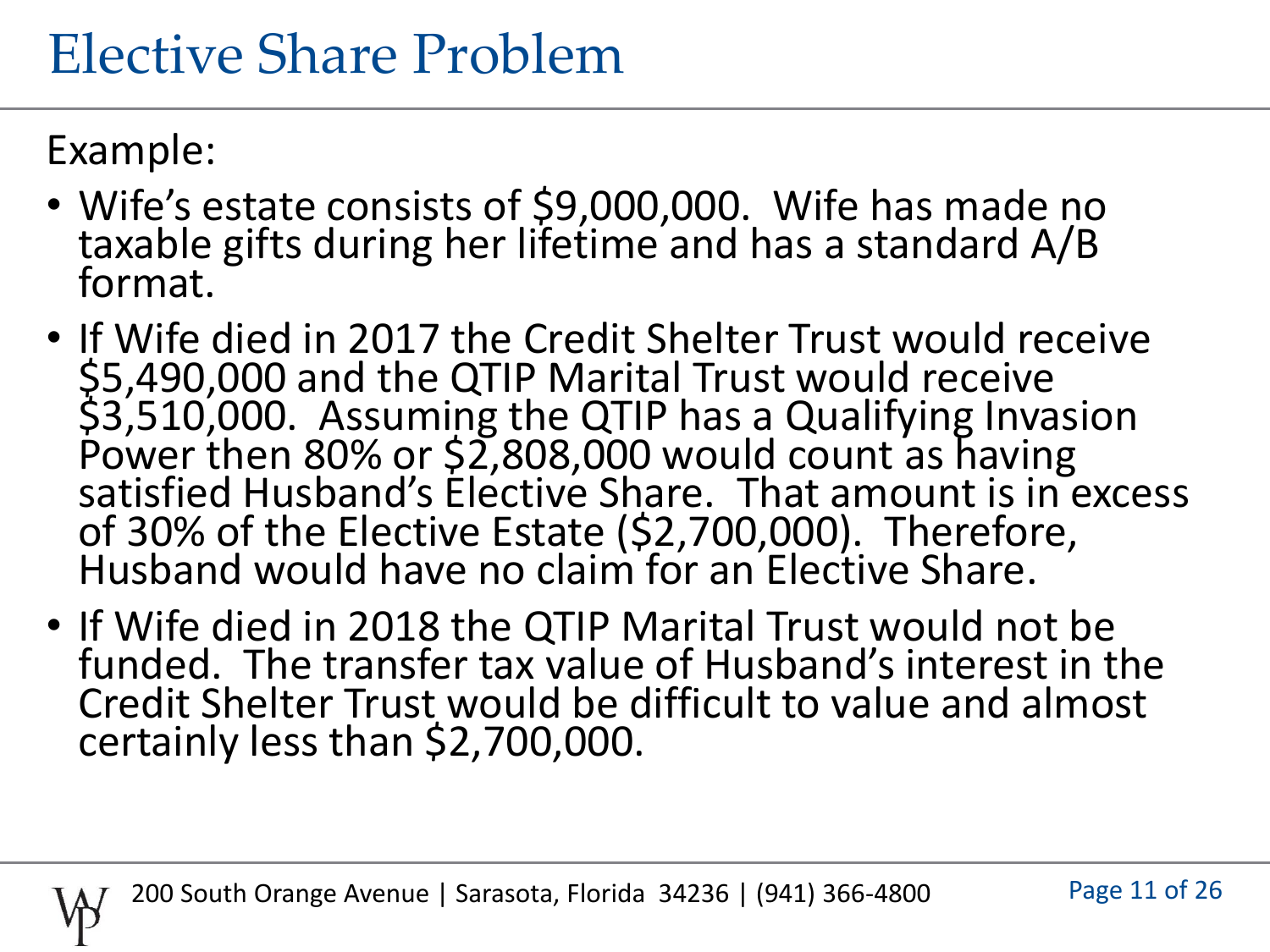## Same Old Story

- The Tax Relief, Unemployment Insurance Reauthorization, and Job Creation Act of 2010 increased the Gift Tax exemption from \$1 million to \$5 million per donor (indexed for inflation to \$5.12 million in 2012). However, the increased exemption was set to revert to \$1 million on January 1, 2013. This mini-crisis set off a fury of estate planning to "lock in" the exemption.
- We could see a similar rush at the end of 2025 when the \$11.18 million equivalent exemption amount is expected to sunset. A strong shift in the political climate, including a Democratic President and Congress could prompt earlier responses from clients. We can remain fairly confident that the majority will wait until the last possible moment to take advantage of planning opportunities.

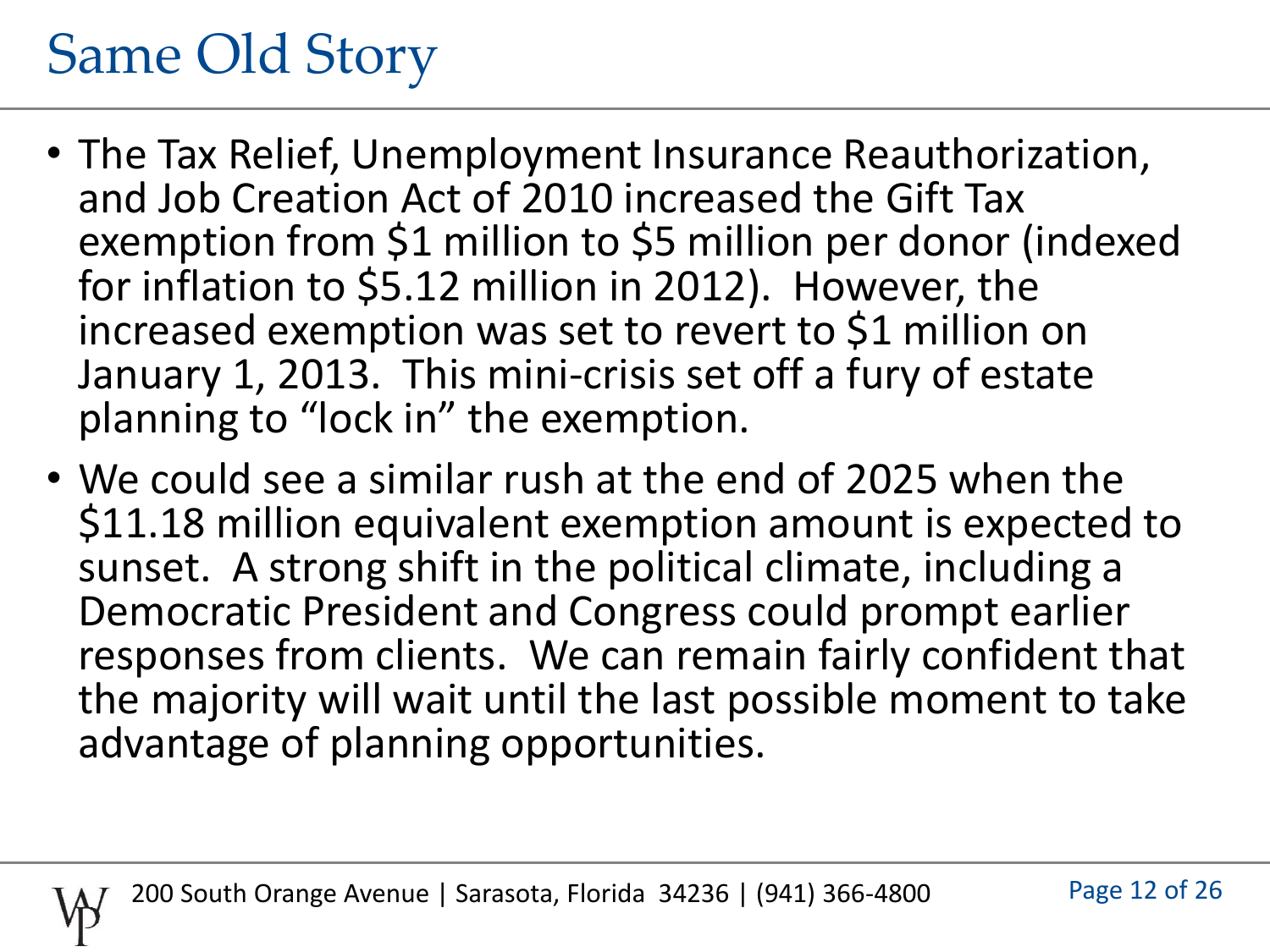## GST Exemption

- The wealthiest individuals will likely find the easiest solution to be the best.
	- They should use their additional GST exemption and equivalent exemption amount to create and fund generationskipping trusts, or to make additional contributions to existing generation-skipping trusts.
	- Donors who can afford to transfer another \$5.69 million to such a trust can allocate (or be deemed to have allocated automatically) GST exemption to those transfers and create a fund that is permanently exempt from both estate and GST taxes.

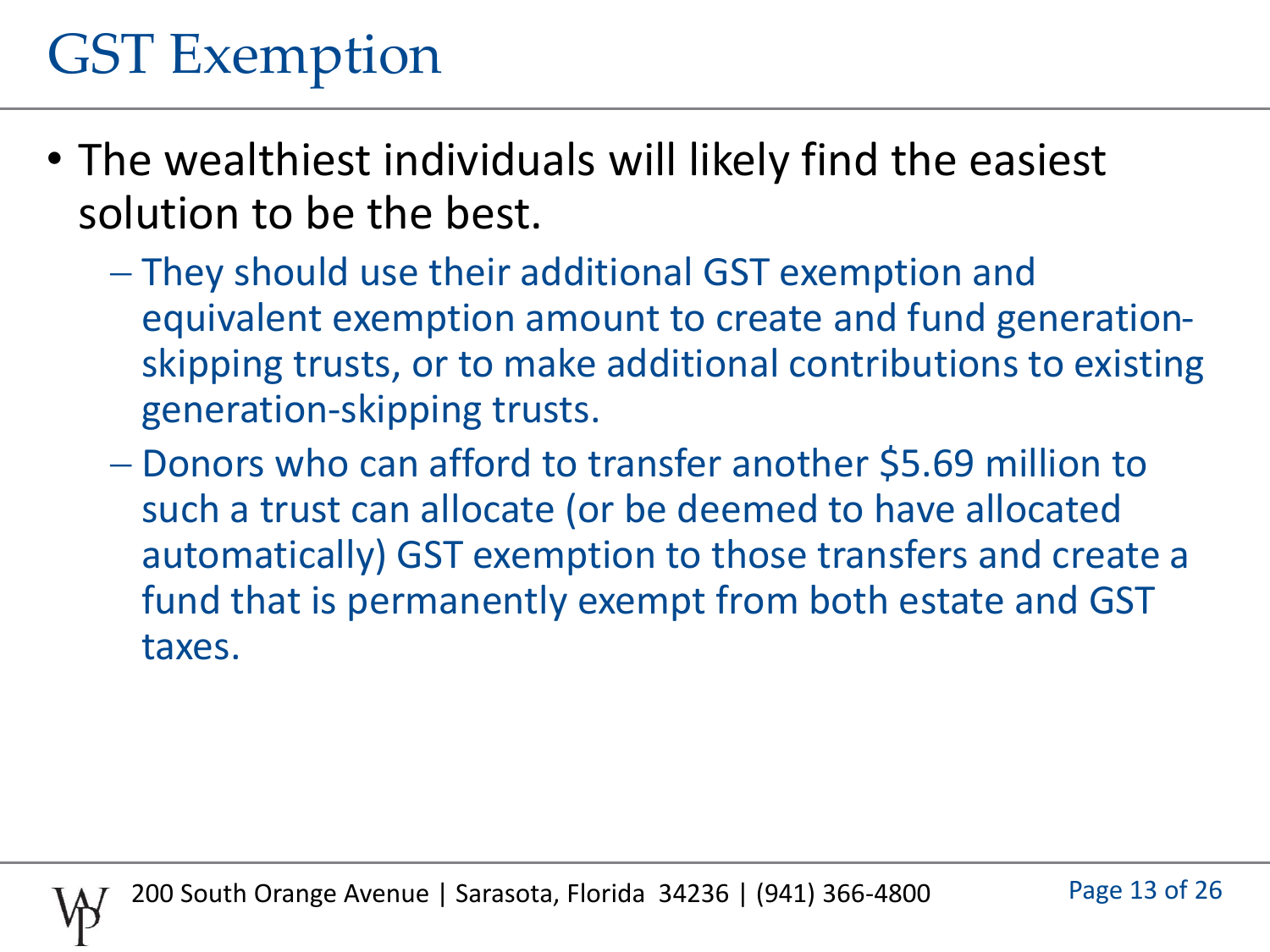#### Gift Tax Returns

- If a client is taking advantage of the increased equivalent exemption through GST transfers or otherwise it is critical for the Form 709 Gift Tax Return to be accurate in order to get the 3 year statute of limitations ticking.
- The IRS looks for opportunities to take a second look at returns, often years later in an estate tax audit. Err on the side of very complete and thorough disclosure on Form 709.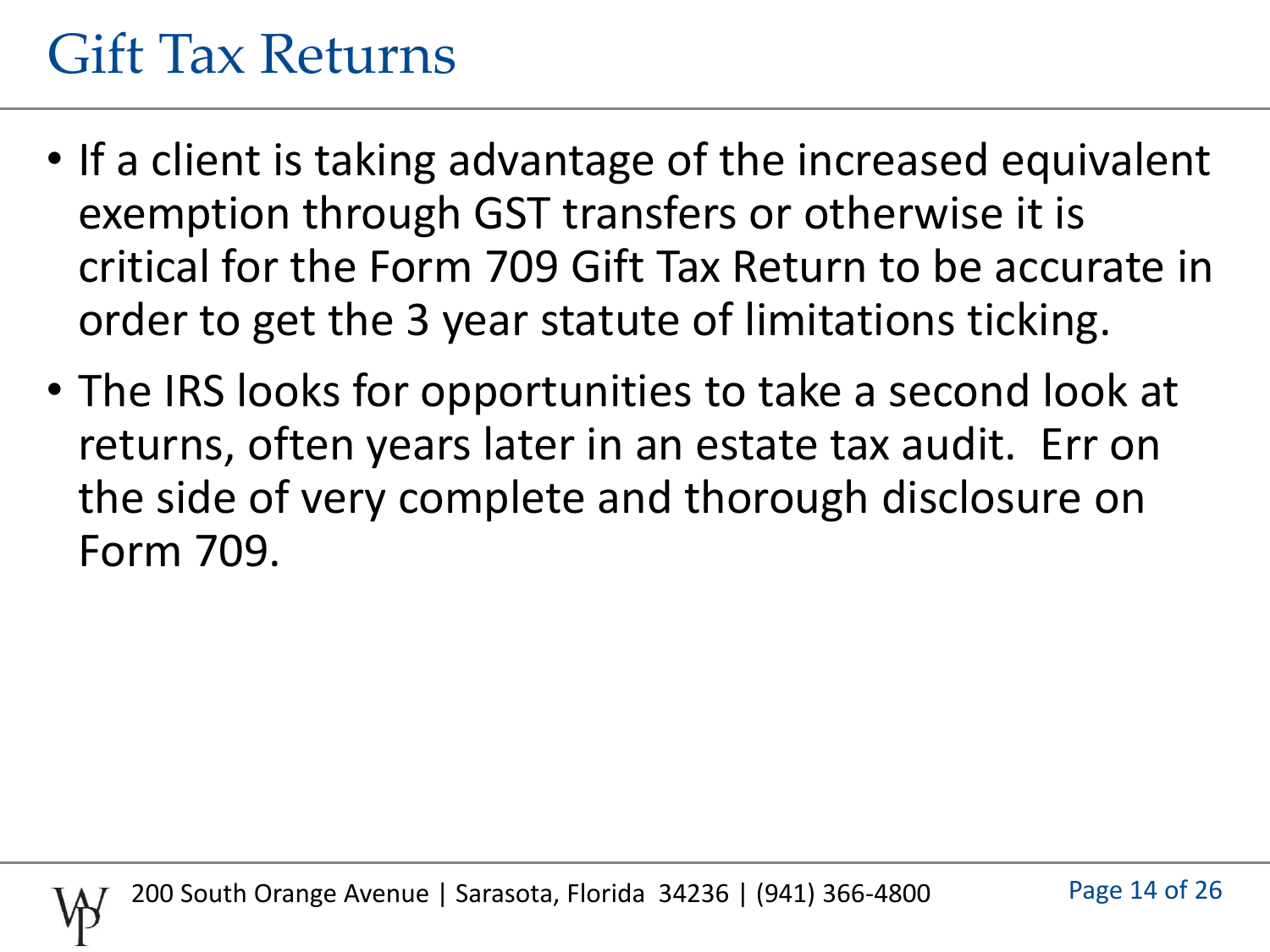## Spousal Lifetime Access Trusts ("SLAT")

- Husband funds an irrevocable discretionary Spousal Lifetime Access Trust ("SLAT") for Wife and perhaps descendants (works best in traditional family structure). Transfer to SLAT will use up Husband's exemption. Keep in mind the potential for a clawback. Assets held in a SLAT avoid estate inclusion in the Husband's estate.
- Wife can also set up a SLAT for Husband.
- But beware of the Reciprocal Trust Doctrine.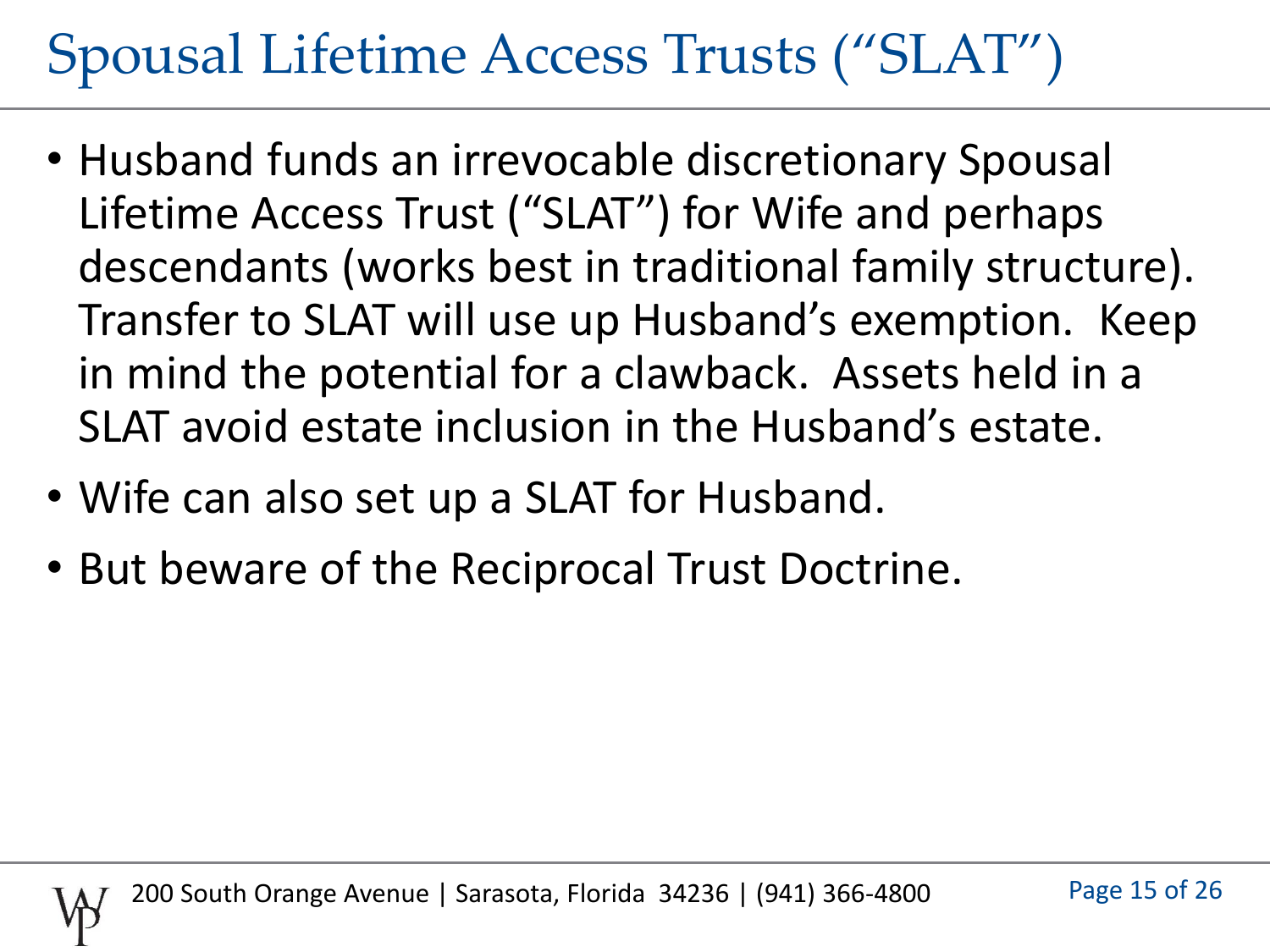## Spousal Lifetime Access Trusts ("SLAT")

- Both spouses may create "non-reciprocal" trusts that have sufficient differences to avoid the reciprocal trust doctrine.
- Mandatory versus discretionary income
- Add children as permissible beneficiaries of one SLAT
- Different funding amounts and dates
- Term GRAT into SLAT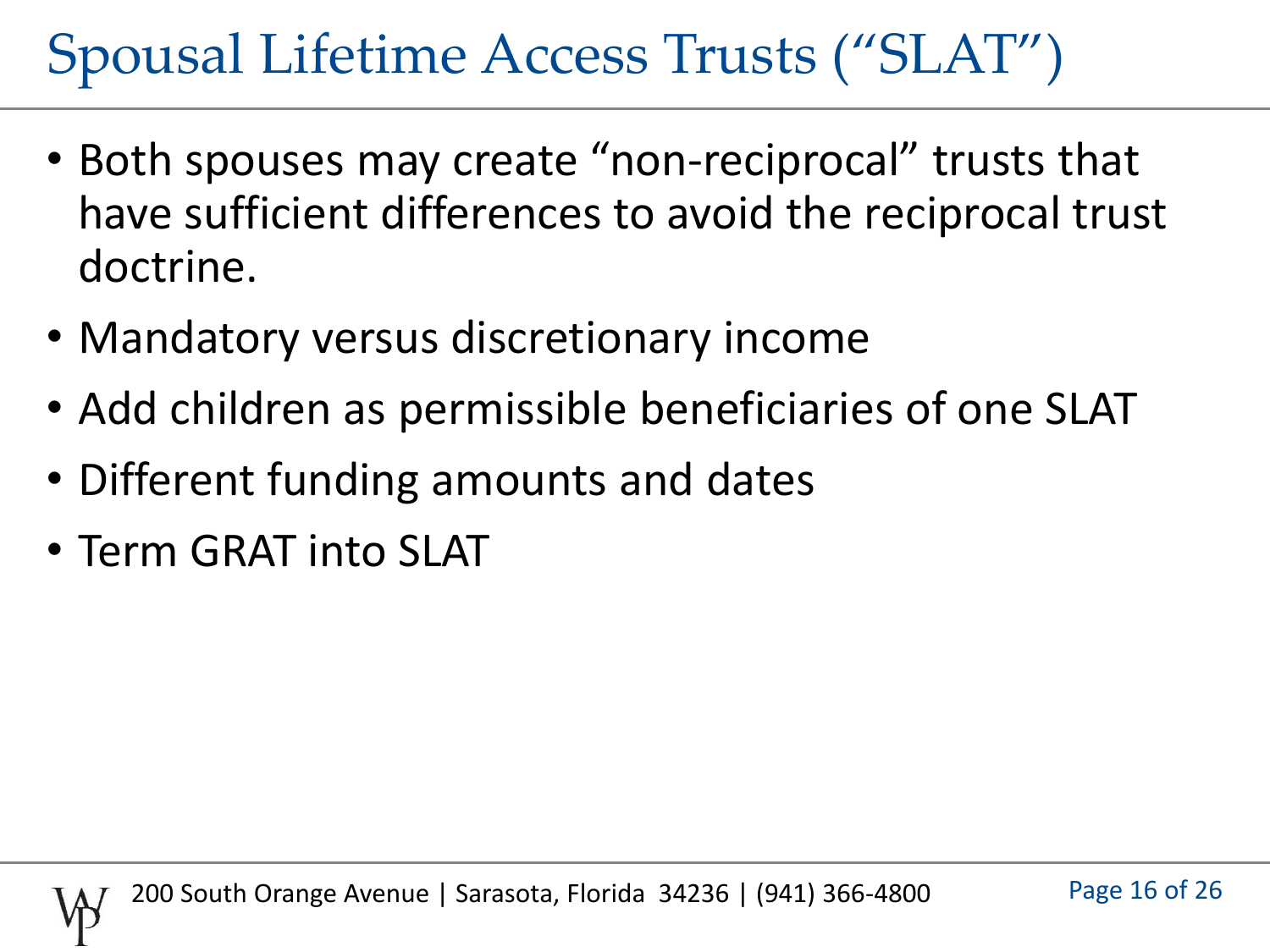#### Basis Adjustment

• The increase of the estate tax exclusion amount to \$5 million (indexed) in 2010 followed by the recent jump to \$10 million (indexed) under TCJA means that almost all of the population will have no estate tax concerns, but are still entitled to the benefit of basis adjustments to the date of death value under §1014.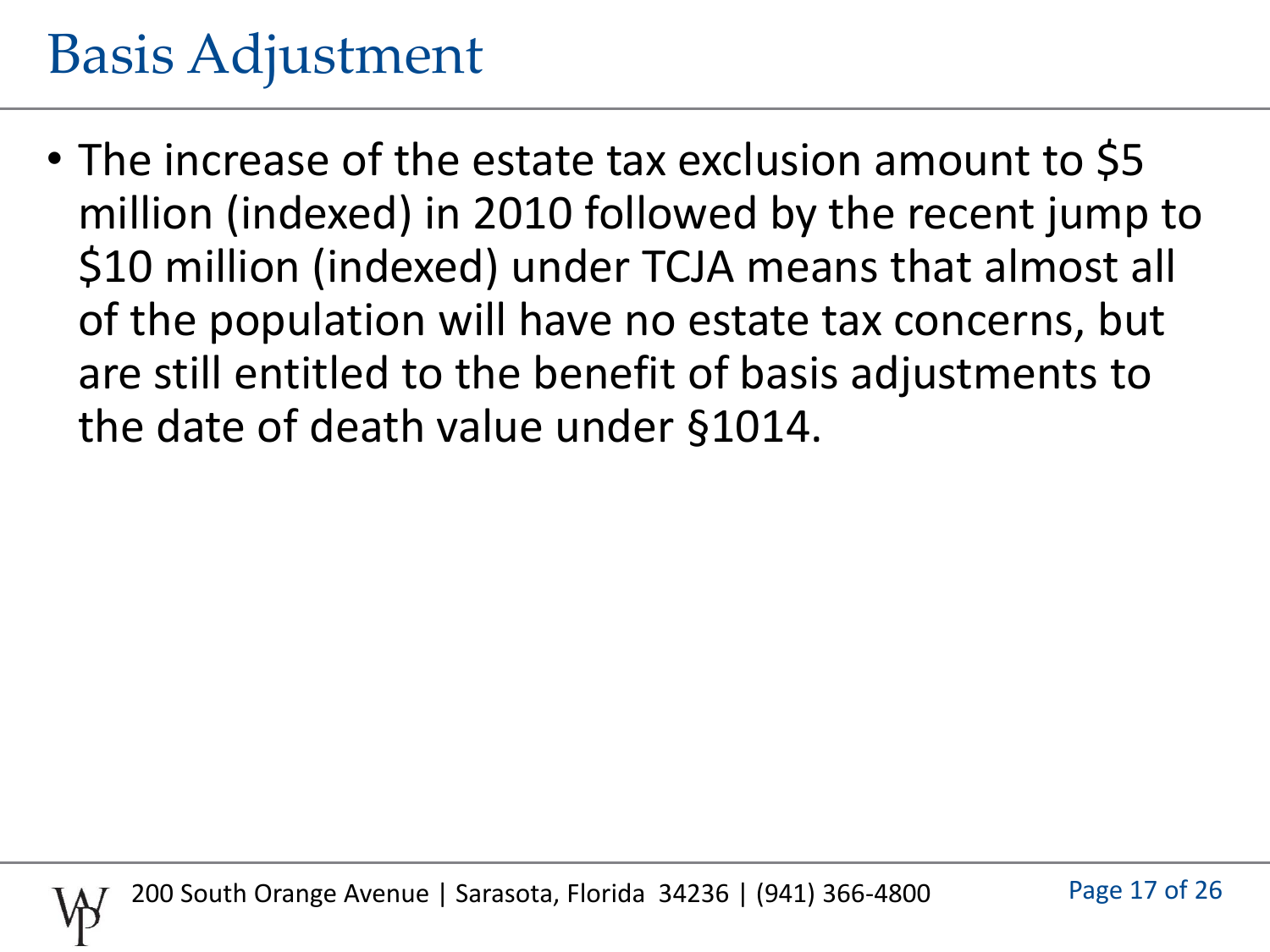# Upstream Gifts

- For clients who will have minimal estate tax concerns even if they pass after the 2025 sunset, it may be prudent to consider upstream gifts. This is where children or other individuals gift upstream to the parents in hopes of getting a basis increase upon the parent's death.
	- But beware of 1014(e) which results in a transferred basis instead of a stepped up basis if the decedent acquired the property by gift within 1 year of decedent's date of death and the property returns to the donor.
	- The upstream gift will also chip away at the donor's equivalent exemption. If the donor likely has a taxable estate then a GRAT may be used to make upstream transfers without requiring a significant taxable gift by the donor.

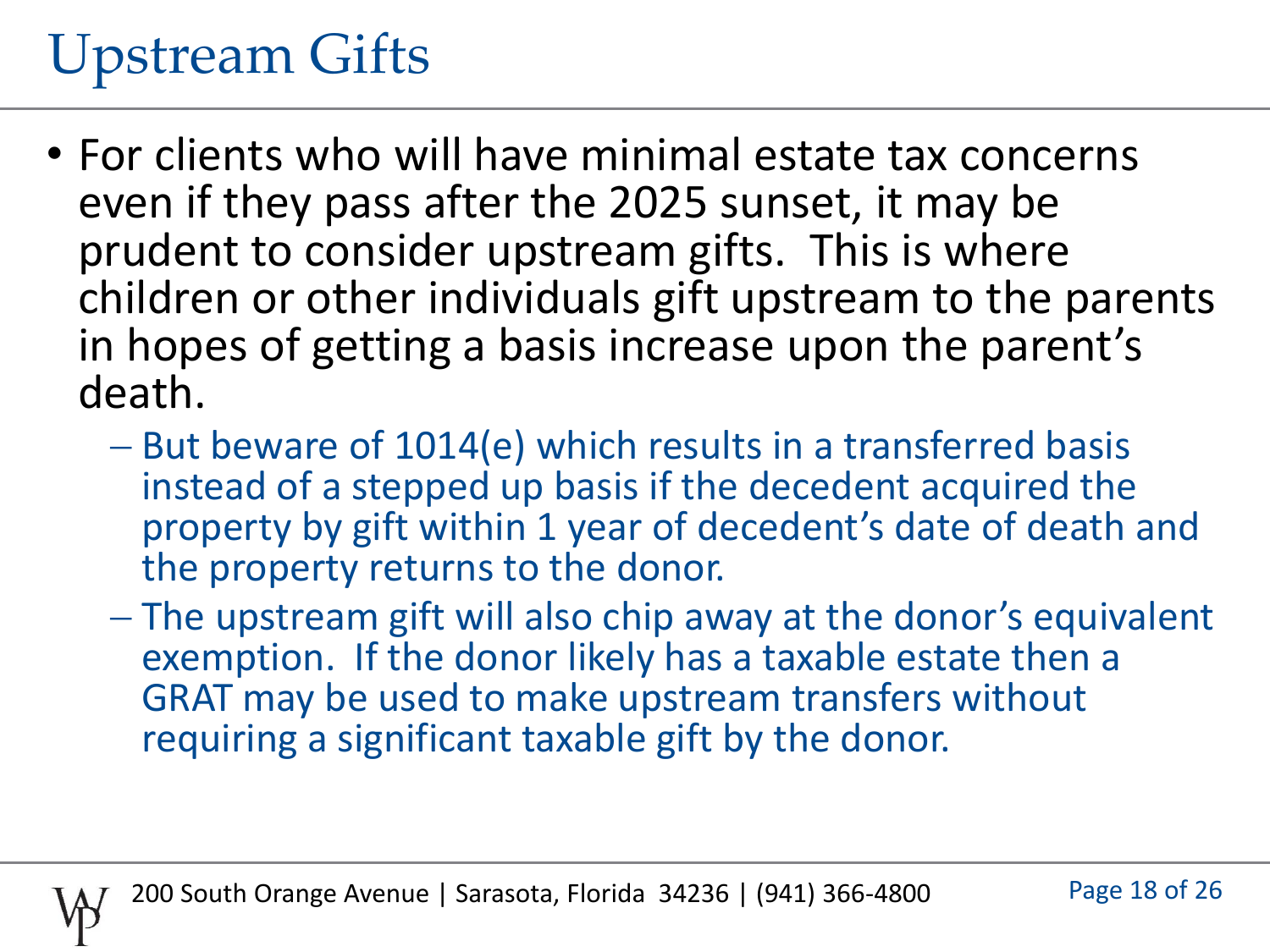#### Substitution Powers

- Keep an eye out for substitution powers under various irrevocable trusts - GRATs, ILITs, IDGITs, etc…
- To the extent possible, the grantor may want to consider swapping high basis assets in return for low basis assets from the grantor trust (the low basis assets owned by the grantor at death would receive a basis adjustment under §1014). This is always good planning, even outside of the increased equivalent exemption under the TCJA.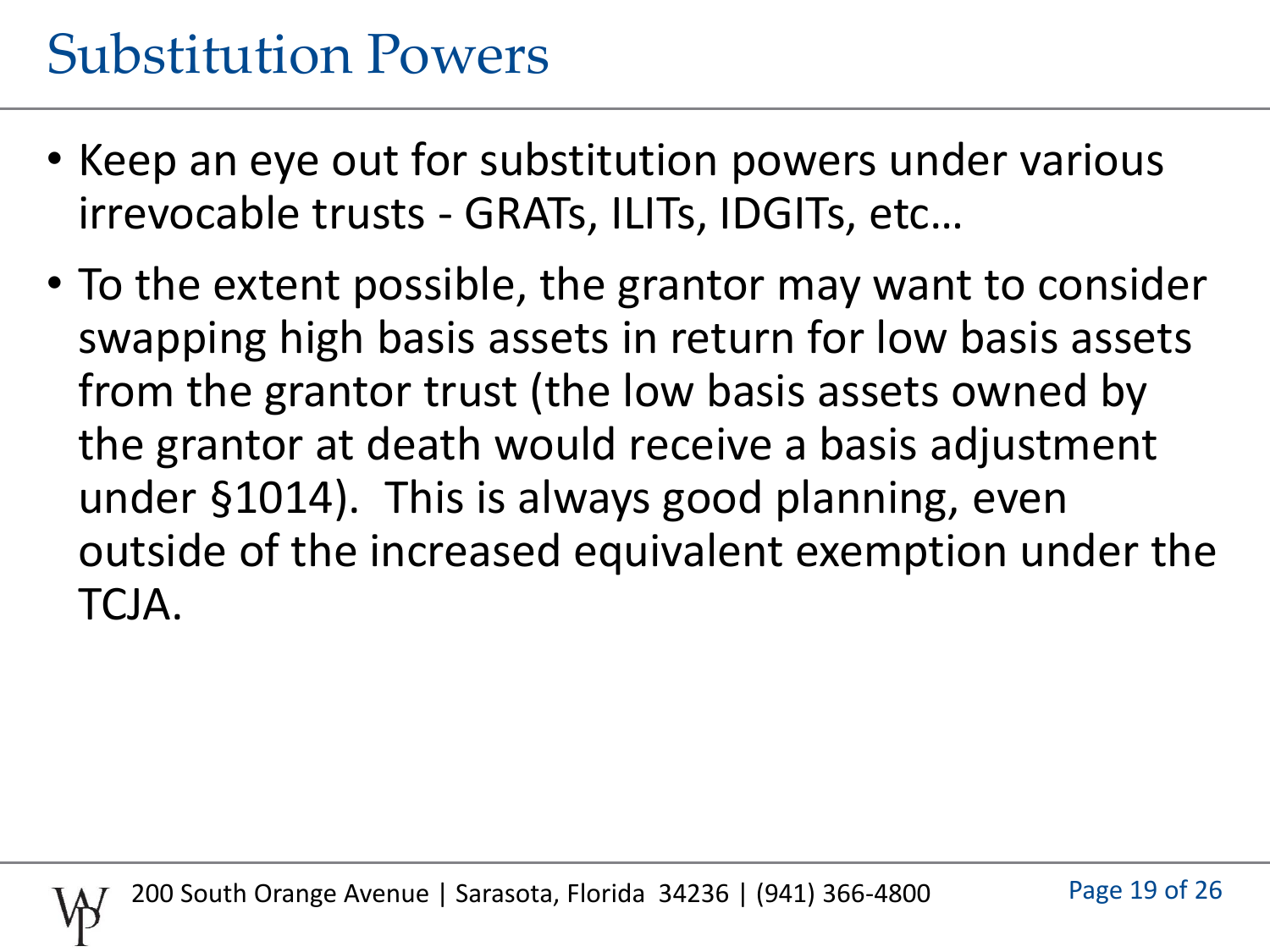## Discounts Disadvantages

- In a world of very high exemptions valuation discounts can work to the disadvantage of clients. Consider here the client with a total net worth of around \$10 million with a Family Limited Partnership ("FLP") or other closely held business set up in the 1990s when the equivalent exemption amount was low. In this scenario a 30% or 40% valuation discount for lack of marketability and lack of control will result in no estate tax benefits, but may substantially disadvantage the client's heirs as the step-up in basis will only be to the fair market value as of the client's date of death (after application of valuation discounts).
- One approach is to amend the limited partnership agreement (or other governing documents) to remove transfer restrictions as much as possible (i.e. – not limiting transfers to family members).
- A more aggressive approach to avoid valuation discounts for an FLP is to argue that the assets are included in the decedent's gross estate under § 2036(a)(2) under the reasoning pushed by the IRS in various cases the most recent being *Powell v. Commissioner*, 148 T.C. No. 18 (2017).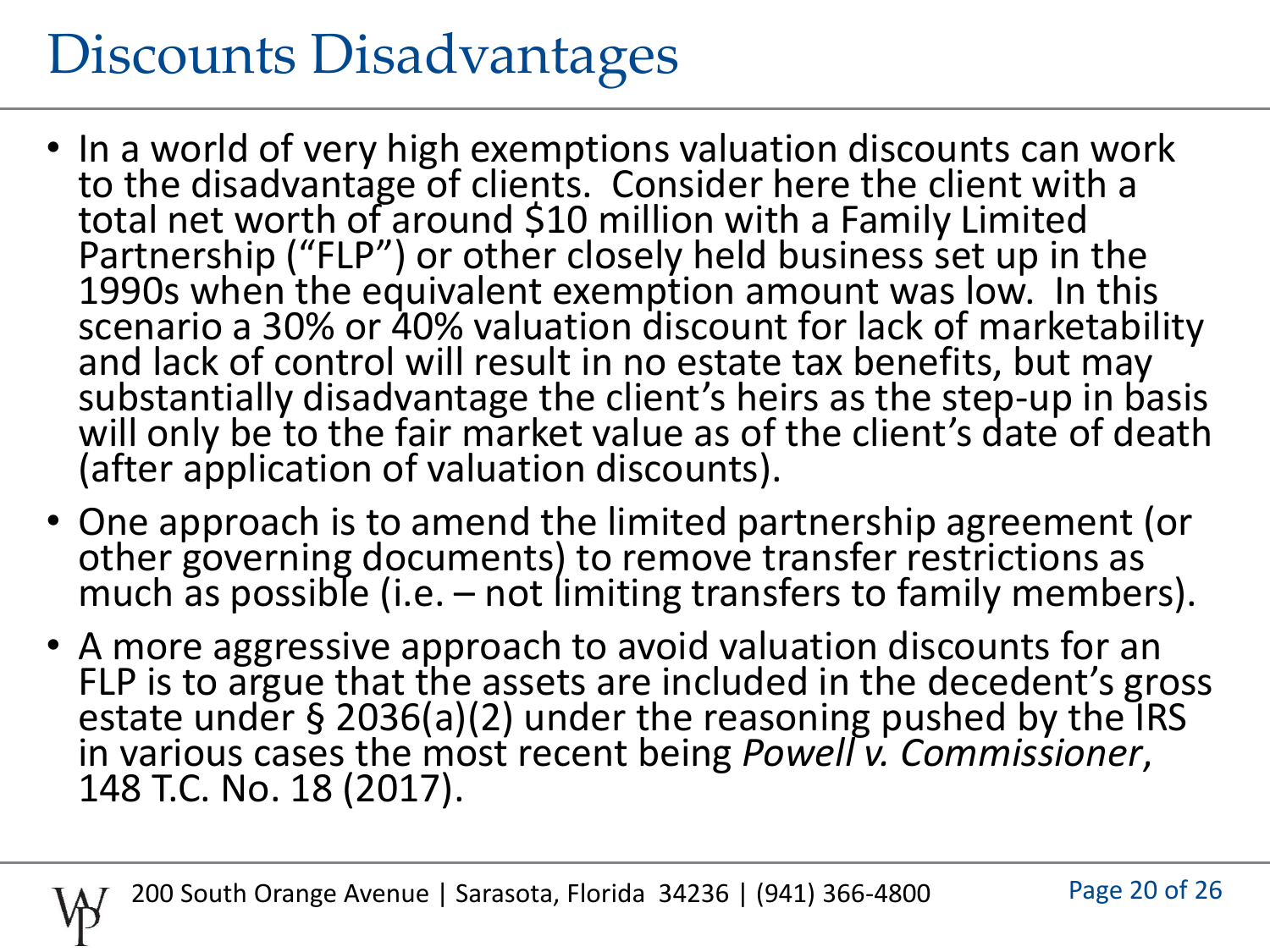## Electing Small Business Trusts (ESBT)

• **NRA as Permitted Potential Beneficiary**. Under the TCJA nonresident aliens (NRA) are now permitted as potential current beneficiaries of an electing small business trust (ESBT). This provision is permanent and will not sunset in 2025.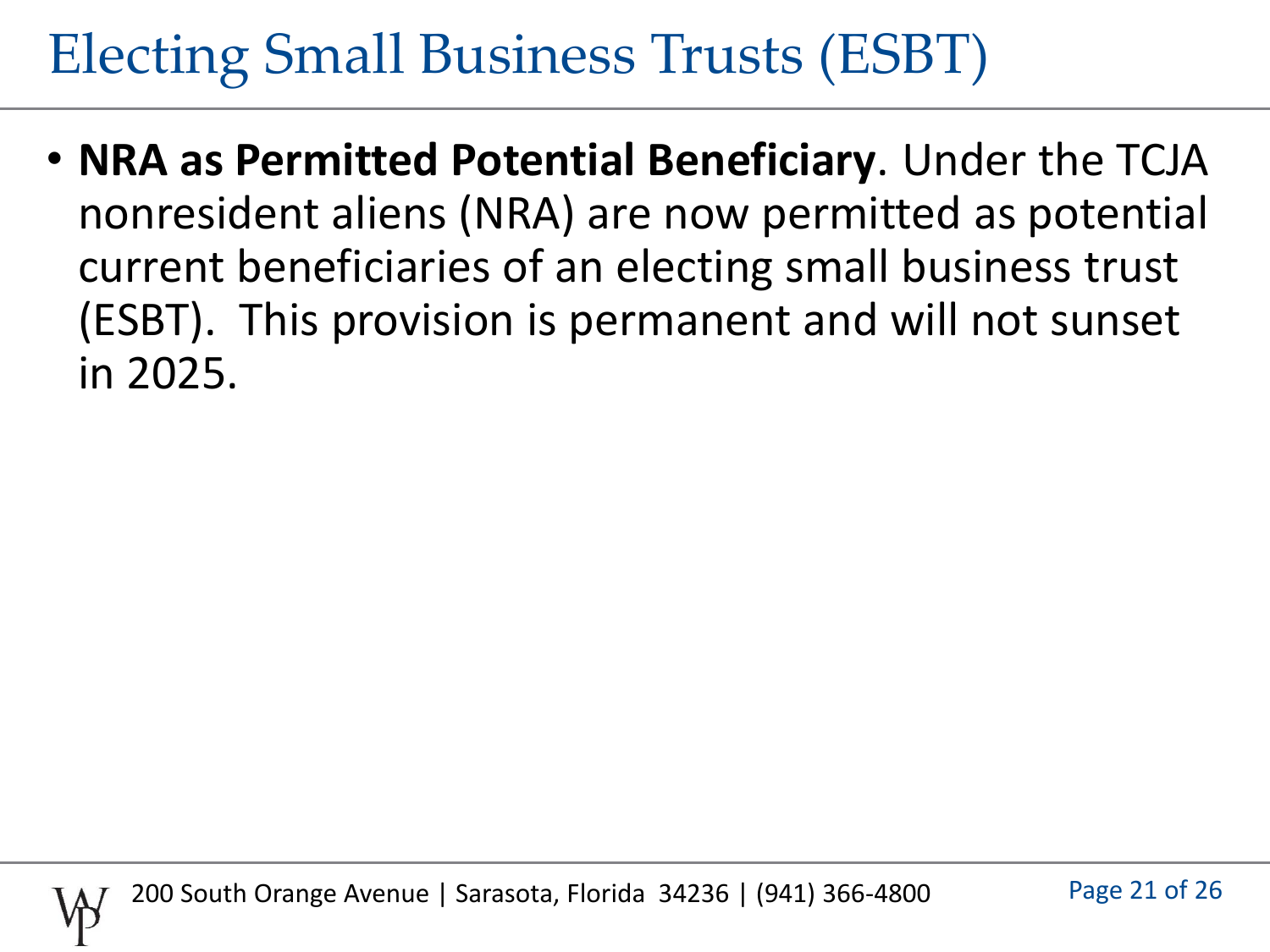#### 529 Accounts

• **Expanded Application of 529 Accounts**. For distributions after 2017, "qualified higher education expenses" will include tuition at public, private, or religious elementary or secondary schools, limited to \$10,000 per student during any taxable year.

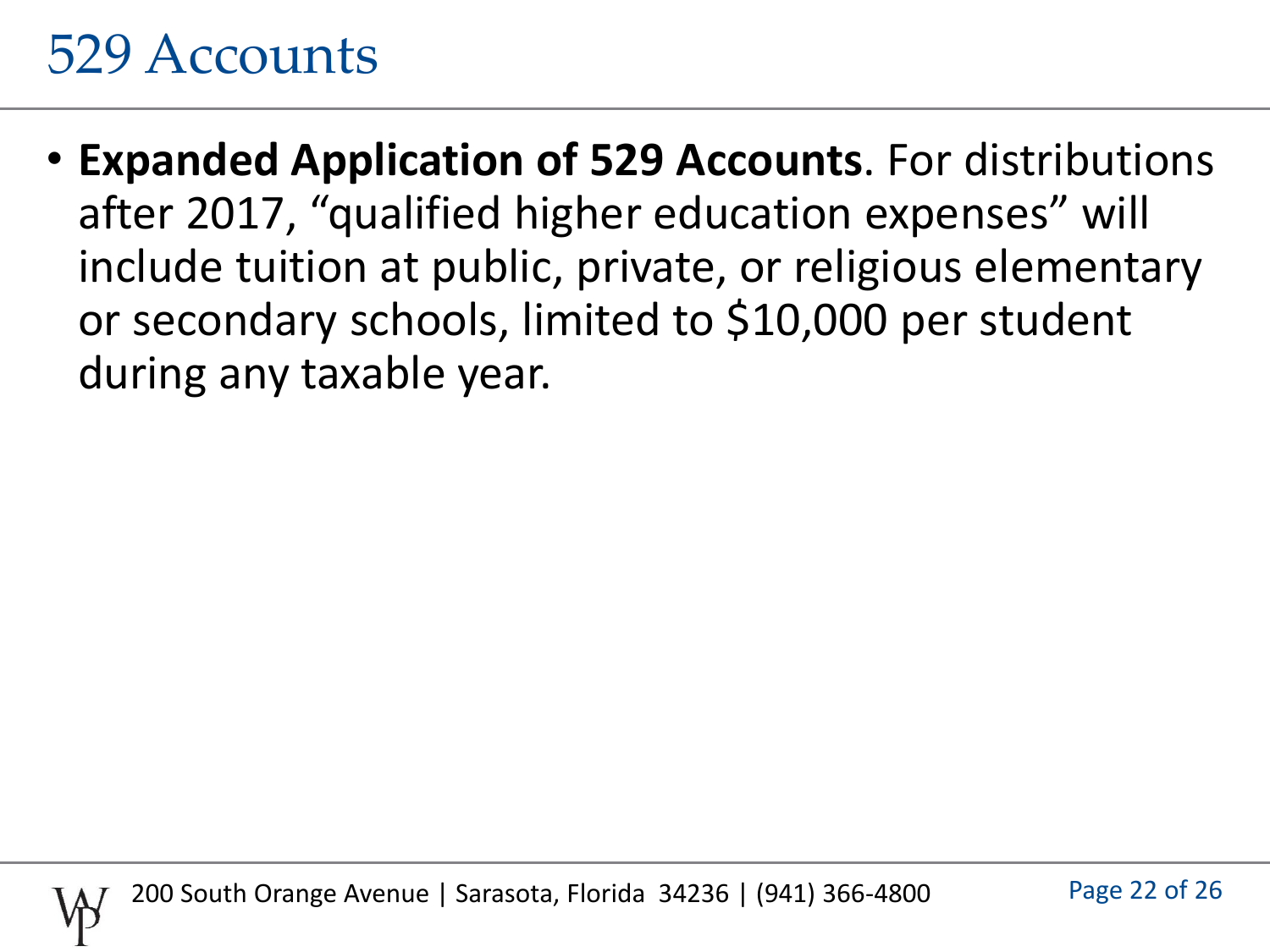#### IRA's

#### • **Five Year Rule for IRAs**

- The Senate Finance Committee on September 21, 2016 approved the Retirement Enhancement and Savings Bill of 2016, which would have required that distributions from qualified plans and IRAs be made within five years of date of death.
- There were limited exceptions to the extent all of an individual's plans did not exceed \$450,000.
- This provision is not included in the TCJA despite potential revenue savings.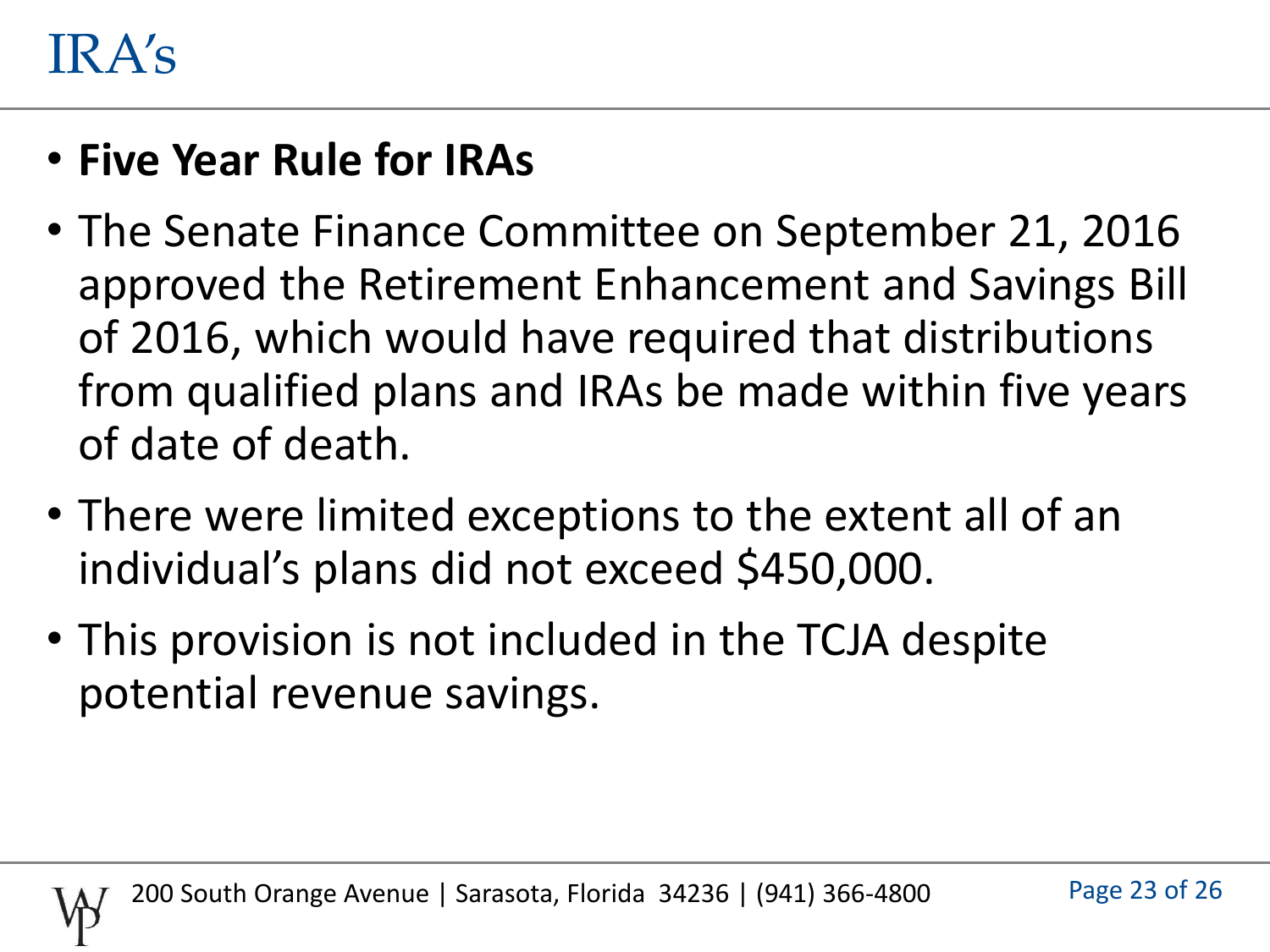## Lien Release Procedure

- The estate tax lien arises at the time of the decedent's death and lasts for ten years unless sooner terminated. The estate tax lien is valid without recording. The lien is retroactive and attaches to every part of the decedent's gross estate whether or not the property comes into the possession of the personal representative or trustee.
- Prior to June 1, 2016, it was relatively painless to obtain a discharge on the automatic estate tax lien under § 6324(a). A Form 4422 was filed or hand delivered to the local office and a release of lien would take approximately 10 days.
- Under new procedures The IRS Collections Advisory Group is handling applications. All funds must be paid to the IRS or placed in escrow.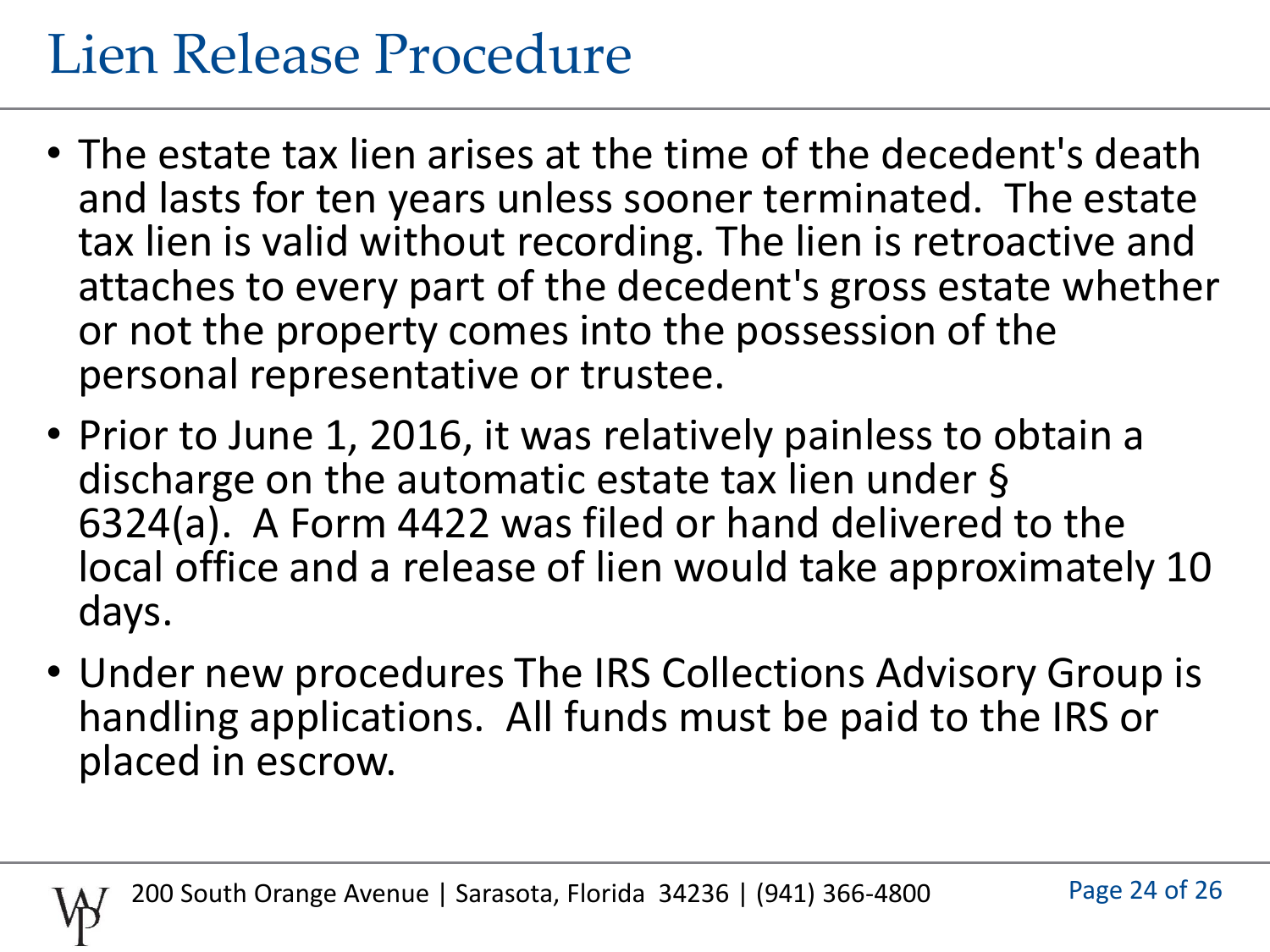## Lien Release Procedure

- There is some relaxation if sufficient documentation showing that full tax was paid is provided to the IRS. The critical issue here is timing. An escrow agreement can be arranged or the lien can be released but this can take months.
- Problems with liens can often arise when non U.S. persons owning real property pass away. Non U.S. persons only receive a \$60,000 exemption and for property held jointly by spouses there is no marital deduction for property passing to a spouse who is a non U.S. person.